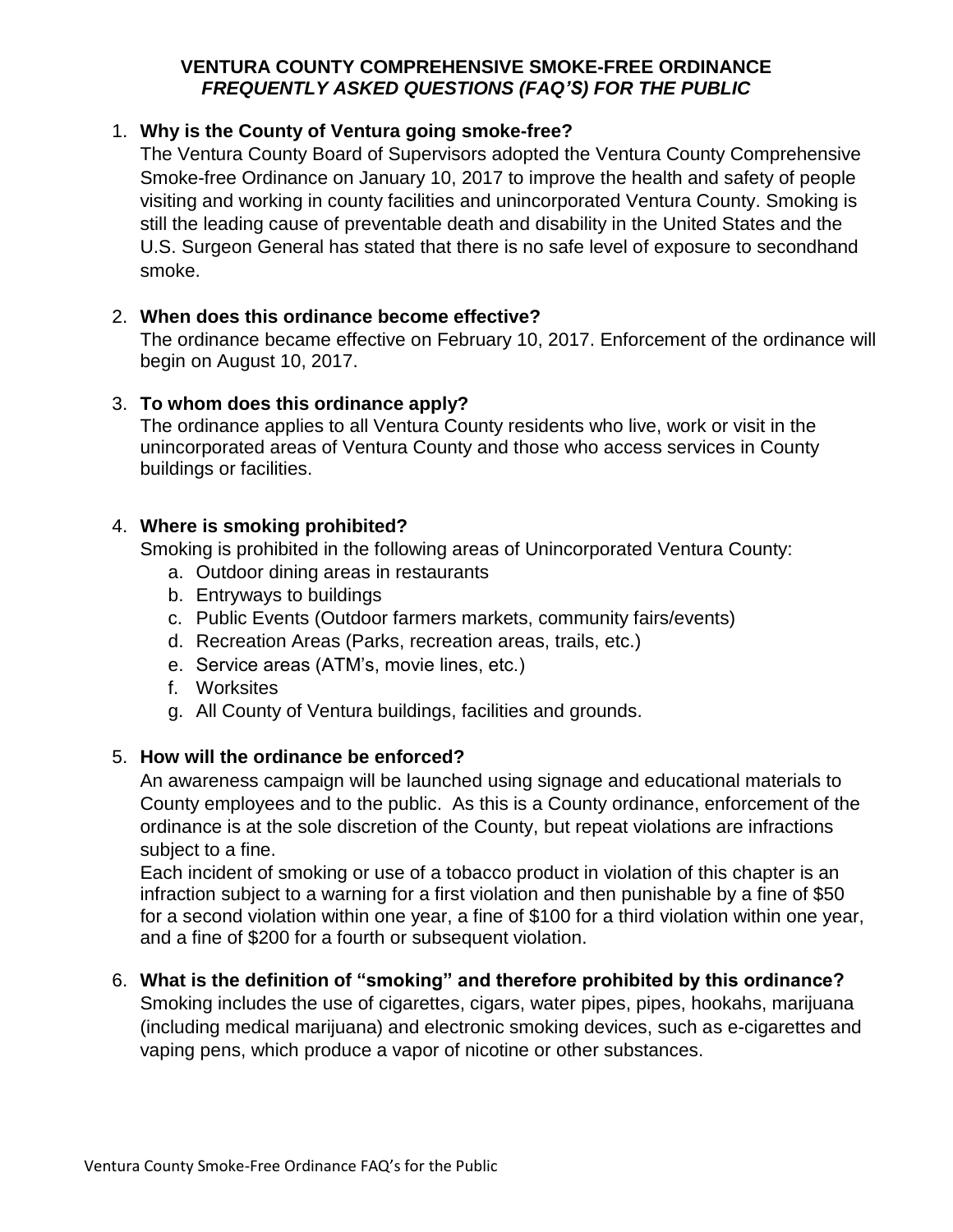### **VENTURA COUNTY COMPREHENSIVE SMOKE-FREE ORDINANCE** *FREQUENTLY ASKED QUESTIONS (FAQ'S) FOR THE PUBLIC*

# 7. **What areas of outdoor Unincorporated Ventura County are affected by this ordinance?**

All unincorporated areas of Ventura County are affected by this ordinance.

#### This includes:

**District 1:** Montalvo, Saticoy, Ojai Valley, Upper Ojai Valley, and North Coast. **District 2:** Newbury Park, Westlake Village, Oak Park, Bell Canyon, Hidden Valley, Lake Sherwood, Somis, Las Posas Valley, California State University Channel Islands, Portions of the Oxnard Plain, Santa Rosa Valley, Naval Base Ventura County Point Mugu, California Air National Guard, and South Coast.

**District 3:** Southeast Oxnard, East Oxnard Plain, Piru, East Lockwood Valley, and Eastern Portion of Naval Base Ventura County Port Hueneme.

**District 4:** Santa Susana Knolls, Box Canyon, Chatsworth Peak, Home Acres, Sinaloa Lake, and Tierra Rejada Valley.

**District 5:** Silver Strand, Hollywood Beach, Hollywood by the Sea, Channel Islands Harbor, El Rio, Nyeland Acres, Del Norte, Oxnard College, Oxnard Plain, Strickland and a portion of the Ventura County Naval Base Pt. Hueneme.

# 8. **Are there designated smoking areas on properties owned or leased by the County?**

There will be one designated smoking area located at the Ventura County Government Center in order to enable prospective jurors who smoke to remain within vicinity of the jury services room while waiting to be called into a courtroom. There are no other designated smoking areas on County property at this time.

# 9. **Is smoking allowed in recreational areas that are owned and leased by the County?**

Smoking is prohibited in all Ventura County parks, picnic areas, playgrounds, sporting fields, walking paths, lakes, and gardens, hiking trails, bike paths, riding trails, swimming pools, skateboard parks, amusement parks and beaches (i.e., Hobson Beach Park, Faria Beach Park and Rincon Parkway).

Smoking is allowed in the following County owned and maintained golf courses: Rustic Canyon Golf Course in Simi Valley, Saticoy Regional Golf Course in Ventura, and Soule Park Golf Course in Ojai.